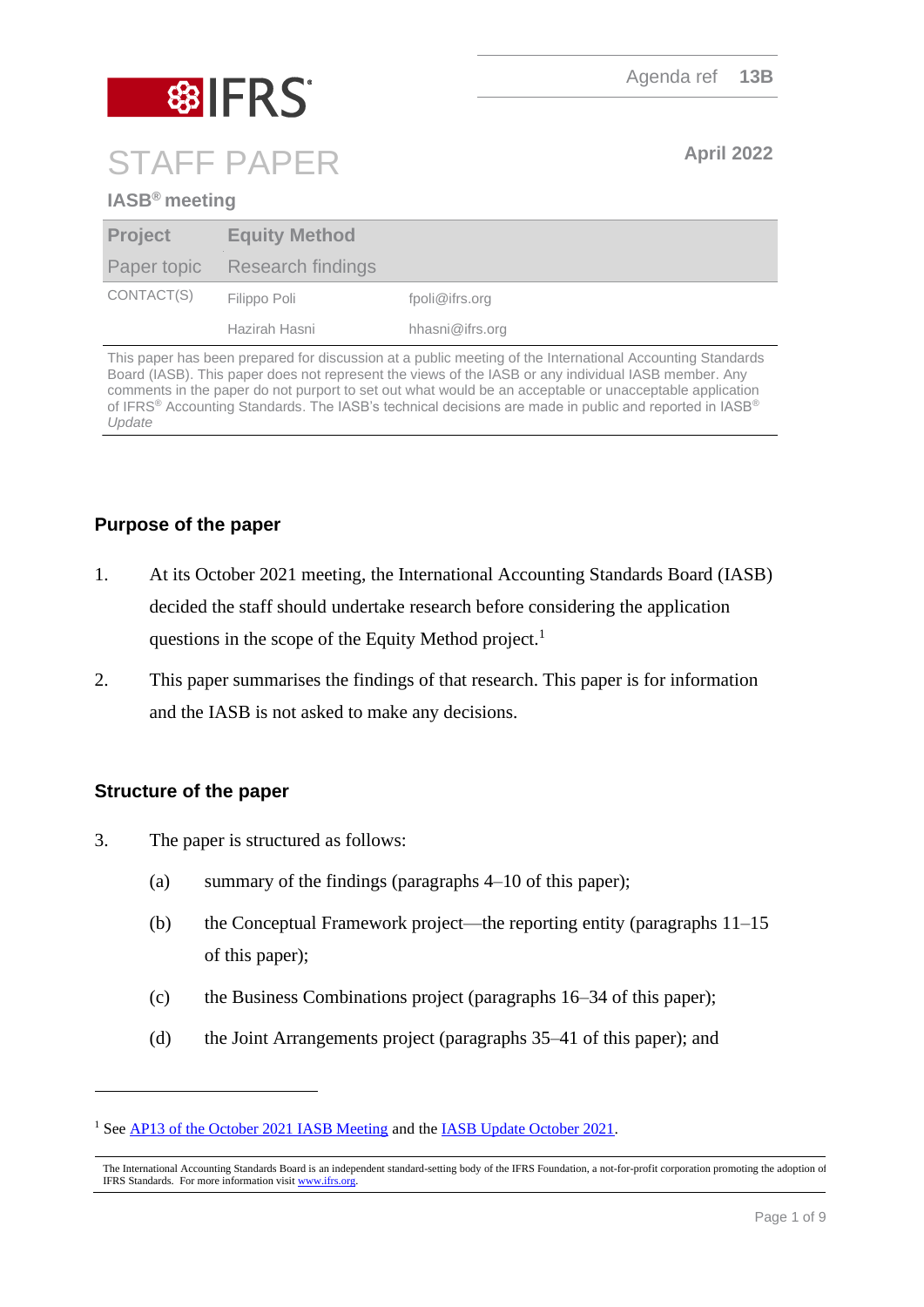(e) question for the IASB.

#### **Summary of the findings**

- <span id="page-1-0"></span>4. The staff focused its research on projects whose objectives were to improve IFRS Accounting Standards for interests in other entities because these changes may be relevant to how the equity method is applied and to help develop solutions for the application questions in the Equity Method project.
- 5. In addition to projects related to interests in other entities the staff considered the Conceptual Framework project as it describes the objectives of, and the concepts for, general purpose financial reporting. The staff thinks the economic entity perspective under which financial statements are prepared from the perspective of the reporting entity as a whole and not a particular group of the entity's investors could be relevant to the Equity Method project.
- 6. The economic entity perspective in the *Conceptual Framework for Financial Reporting* (*Conceptual Framework)* is consistent with some of the changes introduced in the Business Combinations project such as the measurement and presentation of non-controlling interests, changes in the level of ownership in a subsidiary and business combinations achieved in stages.
- 7. In its Joint Arrangements project the IASB removed a choice of accounting for interests in jointly controlled entities—eliminating proportionate consolidation. IFRS 11 *Joint Arrangements* requires a joint venturer to measure an investment in a joint venture using the equity method.
- 8. In the Joint Arrangements project the IASB also concluded that obtaining or losing significant influence or joint control is fundamentally different from obtaining or losing control. The IASB characterised obtaining or losing control as a significant economic event, because it modifies the boundaries of the group as defined in IFRS 10 *Consolidated Financial Statements*. This characterisation explains the remeasurement of any previously held or retained interests in the investee when obtaining or losing control.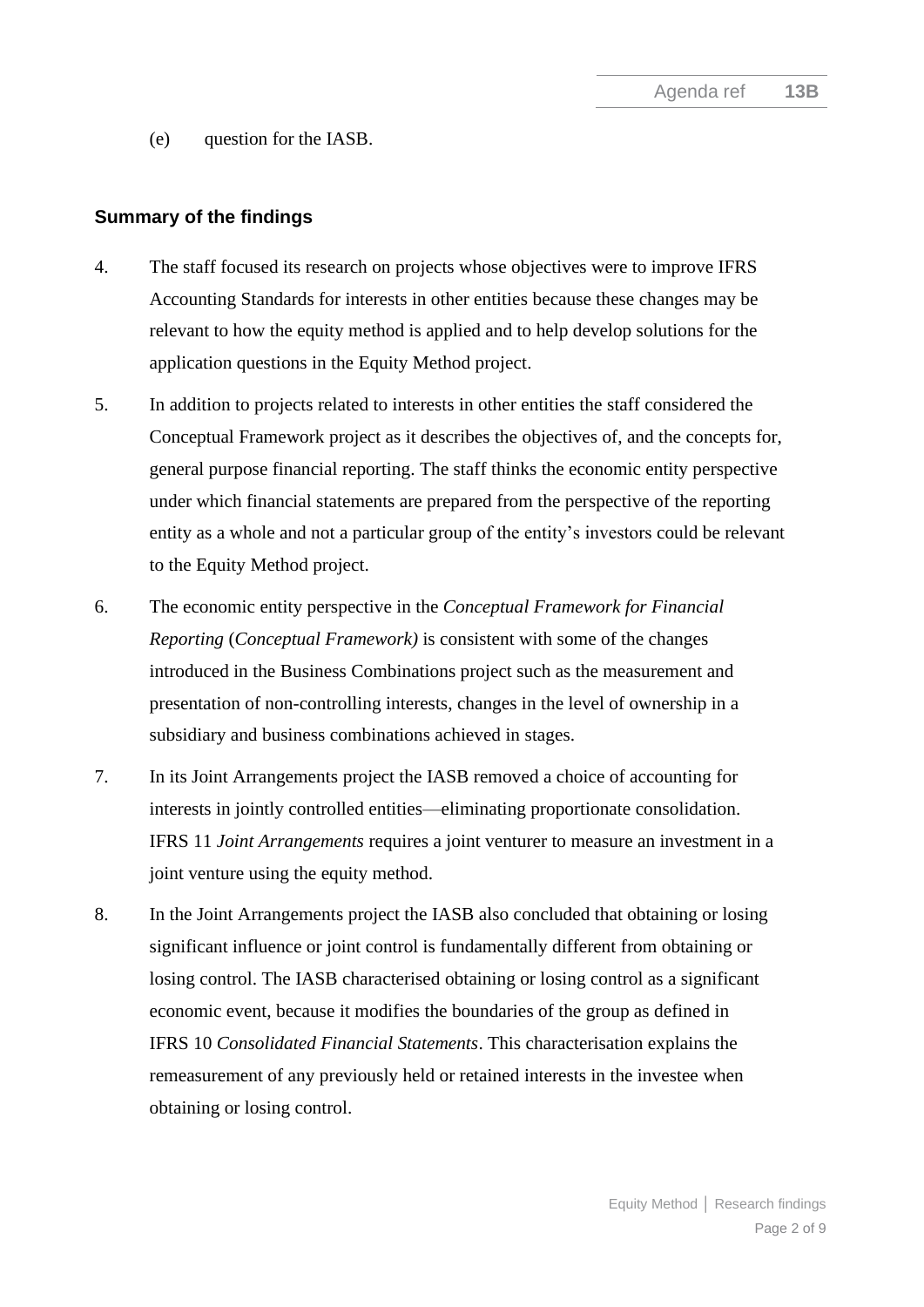- 9. The IASB did not consider revisions to the equity method in any of the projects noted above. The description of the equity method and the definition of significant influence in paragraph 3 of IAS 28 *Investments in Associates and Joint Ventures* were retained. Also, the IASB did not amend the requirement in paragraph 26 of IAS 28 which states that many procedures that are appropriate for the equity method are similar to consolidation procedures.
- <span id="page-2-0"></span>10. The staff did not focus its research on the Consolidation project, whose objective was to develop a single basis for consolidation and robust guidance for applying that basis.<sup>2</sup> The staff thinks the Consolidation project is not relevant to the application questions in the Equity Method project, because the Equity Method project is not expected to reconsider whether significant influence should be the basis of when to apply the equity method.

# **The Conceptual Framework—the reporting entity**

- <span id="page-2-1"></span>11. In the July 2006 Discussion Paper *Preliminary views on an improved Conceptual Framework: The Objective of Financial Reporting and Qualitative Characteristics of Decision-useful Financial Reporting Information,* the IASB expressed its preliminary view that the entity perspective should be adopted—that is, financial reports should reflect the perspective of the entity. The entity perspective differs from the parent company approach, under which the financial reports reflect the perspective of the entity's owners.<sup>3</sup>
- 12. In the May 2008 Discussion Paper *Preliminary views on an improved Conceptual Framework for Financial Reporting: The Reporting Entity,* the IASB discussed three approaches to determine the composition of the reporting entity and expressed the preliminary view that the area of business activity is circumscribed by the extent of an entity's control over other entities.

<sup>2</sup> See paragraph BC29 of the Basis for Conclusions of IFRS 10 *Consolidated Financial Statement*.

<sup>3</sup> This is inferred from the the measurement and presentation of non-controlling interests in IFRS 10 *Consolidated Financial Statements*.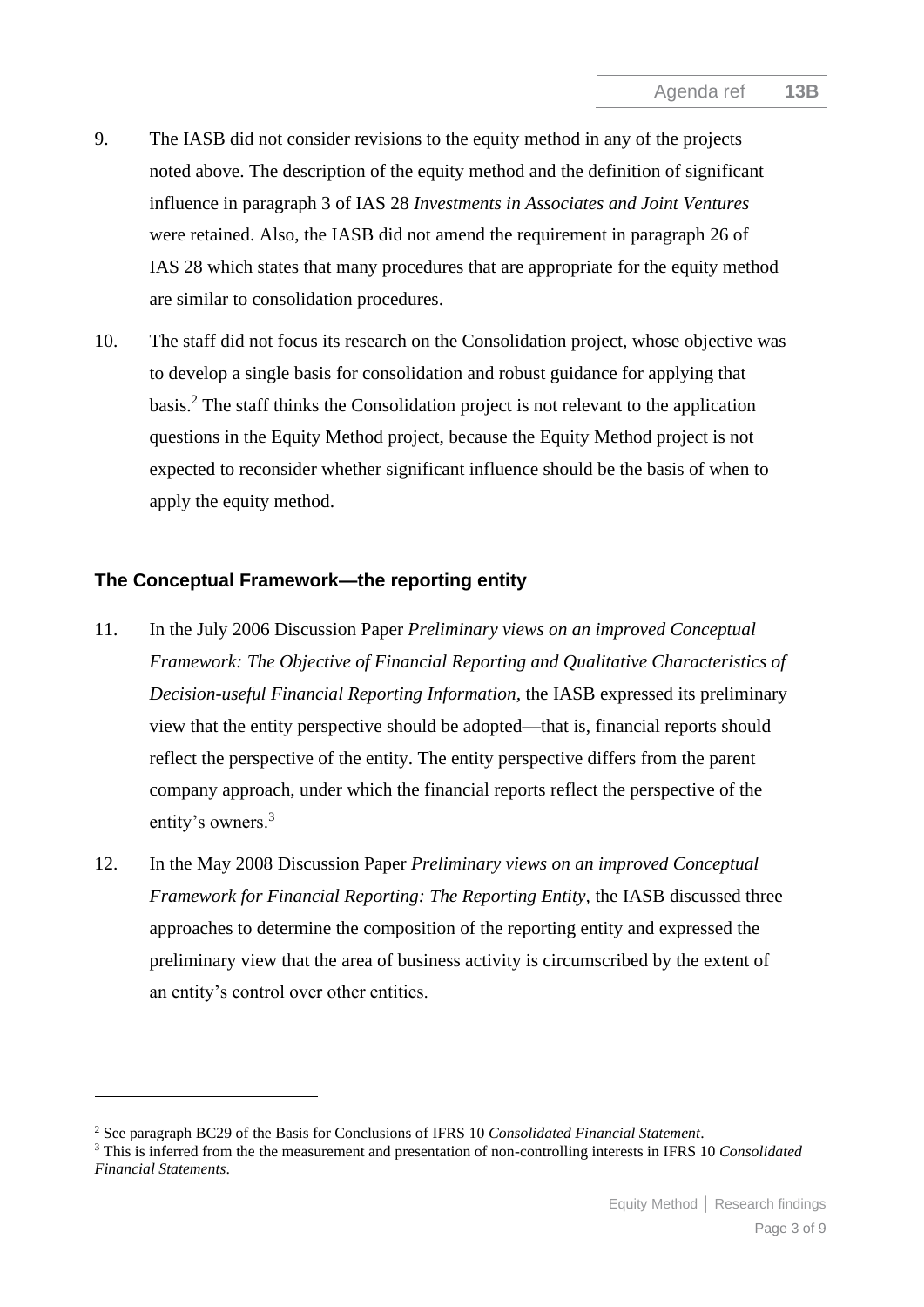- 13. As explained in paragraph BC3.10 of the Basis for Conclusions of the *Conceptual Framework*, the IASB specified the entity perspective is adopted in financial statements. Paragraph 3.8 of the *Conceptual Framework* states that financial statements provide information about transactions and other events viewed from the perspective of the entity as a whole. The perspective adopted has implications for consolidated financial statements and for determining the distinction between liabilities and equity.<sup>4</sup>
- 14. The *Conceptual Framework* also discusses the key features of a reporting entity. The *Conceptual Framework* describes a reporting entity as an entity that is required or chooses to prepare financial statements, without expanding the description. In determining the boundary of a reporting entity that is not a legal entity and does not comprise only legal entities linked by a parent-subsidiary relationship, the focus should be on the information needs of the primary users of the financial statements. Those users need relevant information that faithfully represents what it purports to represent.<sup>5</sup>
- <span id="page-3-0"></span>15. In developing the *Conceptual Framework*, the IASB:
	- (a) did not address the equity method (paragraph 0.17 of the Basis for Conclusions of the *Conceptual Framework*).
	- (b) considered whether the *Conceptual Framework* should explain the notions of joint control and significant influence. The IASB decided not to embed these notions in the *Conceptual Framework* and did not discuss whether these notions should continue to play a role in standard-setting (paragraph 3.26 of the Basis for Conclusions of the *Conceptual Framework*).

Therefore, the IASB did not consider if, and how, the entity perspective or the reporting entity could affect the application of the equity method.

<sup>4</sup> See paragraph BC1.9 of Discussion Paper, *Preliminary Views on an improved Conceptual Framework for Financial Reporting: The Objective of Financial Reporting and Qualitative Characteristics of Decision-useful Financial Reporting Information* issued in July 2006.

<sup>5</sup> See paragraphs 3.10–3.14 of *Conceptual Framework for Financial Reporting*.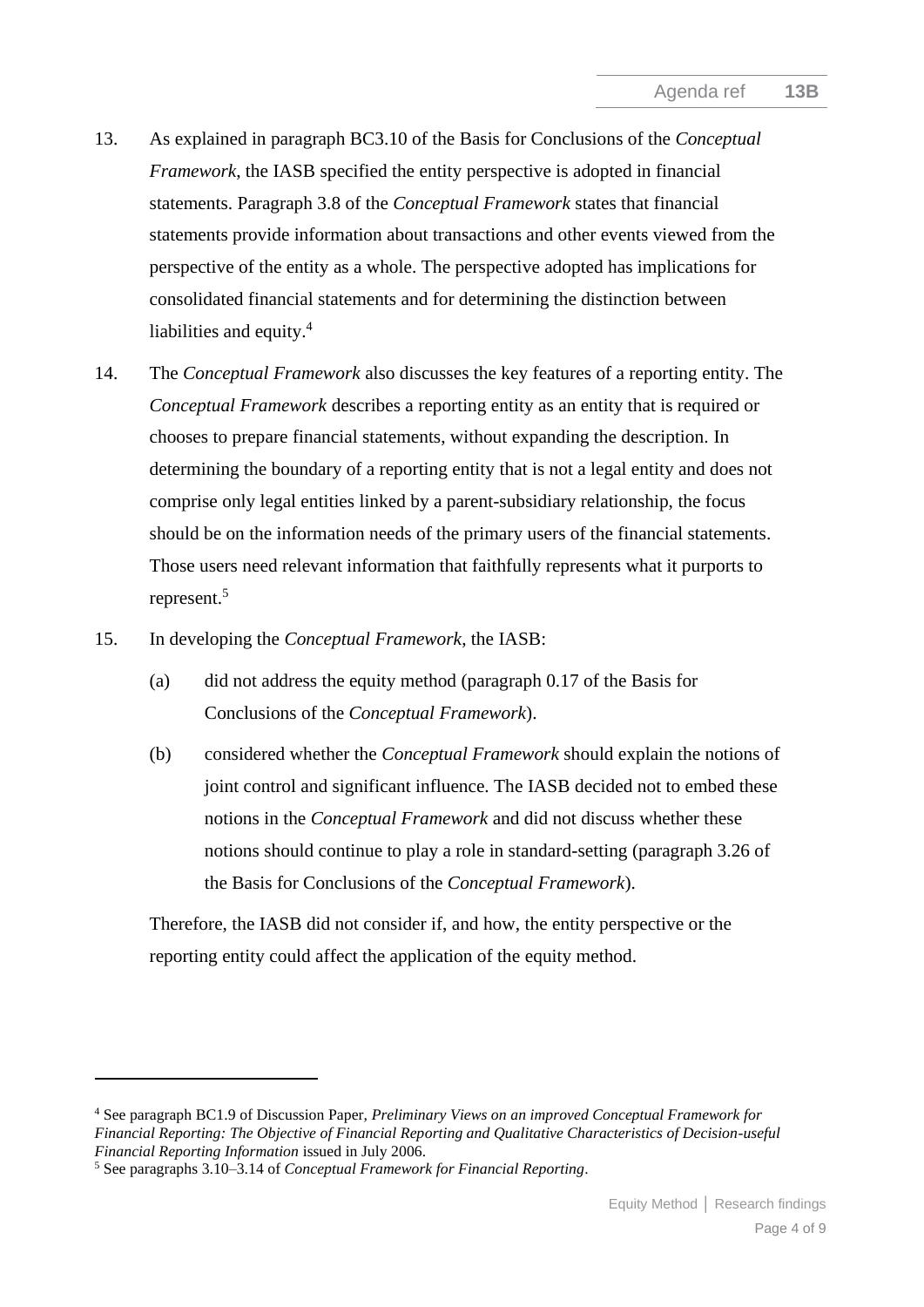# **The Business Combinations project**

- <span id="page-4-0"></span>16. In March 2004 the IASB issued IFRS 3 *Business Combinations* that replaced IAS 22 *Business Combinations.* In January 2008 the IASB issued a revised IFRS 3.
- 17. The table below illustrates changes resulting from the Business Combinations project that may be relevant to applying the equity method:

| <b>Topic</b>                                            | <b>IAS 22</b>                                                                                                                                                                                  | <b>IFRS 3 (2004)</b>                                                                                                                                          | <b>IFRS 3 (2008)</b>                                                                                                                                                                                                    |
|---------------------------------------------------------|------------------------------------------------------------------------------------------------------------------------------------------------------------------------------------------------|---------------------------------------------------------------------------------------------------------------------------------------------------------------|-------------------------------------------------------------------------------------------------------------------------------------------------------------------------------------------------------------------------|
| <b>Business</b><br>combination<br>achieved in<br>stages | N <sub>0</sub><br>remeasurement<br>of previously<br>held interest if<br>benchmark<br>treatment<br>applied                                                                                      | Measure fair value of assets<br>and liabilities at each step<br>of the acquisition and<br>recognise excess of<br>consideration over fair<br>value as goodwill | Remeasure previously held<br>interests in the acquiree at<br>its acquisition date fair<br>value and recognise<br>resulting gain or loss in<br>profit or loss                                                            |
| Change in level<br>of ownership                         | No requirements                                                                                                                                                                                |                                                                                                                                                               | Adjust the controlling and<br>non-controlling interest.<br>Recognise the difference<br>between the fair value of<br>the consideration paid (or<br>received) and the change<br>in non-controlling interest<br>in equity. |
| Presentation of<br>non-controlling<br>interest          | Separately from<br>liability and<br>equity                                                                                                                                                     | As part of equity                                                                                                                                             |                                                                                                                                                                                                                         |
| Measurement of<br>non-controlling<br>interest           | <b>Benchmark</b><br>treatment:<br>Pre-acquisition<br>carrying<br>amounts<br><b>Alternative</b><br>treatment:<br>Proportionate<br>share of the fair<br>value of the<br>acquiree's net<br>assets | Proportionate share of the<br>fair value of the acquiree's<br>net assets                                                                                      | Fair value; or<br>$\mathcal{L}_{\mathcal{A}}$<br>Proportionate share of<br>٠<br>the fair value of the<br>acquiree's net assets                                                                                          |
| Measurement of<br>consideration                         | Cash and cost<br>directly<br>attributable to<br>acquisition                                                                                                                                    | Fair value of net assets and<br>cost directly attributable to<br>acquisition                                                                                  | Fair value of net assets.<br>Costs directly attributable<br>to acquisition are<br>expensed.                                                                                                                             |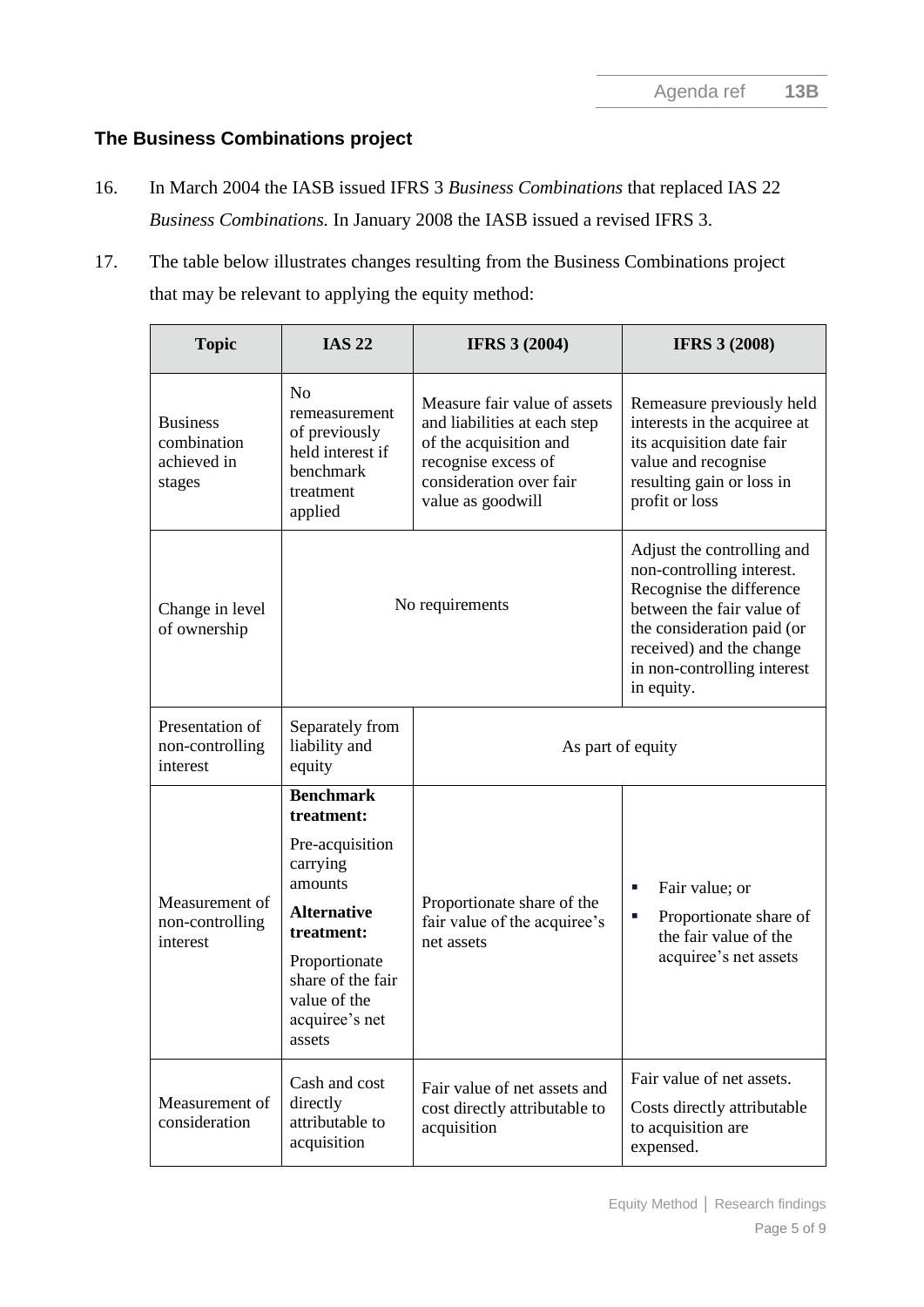# *IFRS 3 and the economic entity approach*

- 22. IFRS 3 issued in 2008 does not explicitly refer to any consolidated financial statement theory, however some of the requirements (when comparing to IAS 22 and IFRS 3 as issued in 2004) reflect an economic entity approach. Examples include the requirements for:
	- (a) the measurement and presentation of non-controlling interests;
	- (b) changes in the level of ownership in a subsidiary; and
	- (c) business combinations achieved in stages.
- 23. The implicit use of the economic entity approach was confirmed in a December 2006 IASB staff paper.<sup>6</sup> The staff paper illustrated the procedures that would be applied under the different theories about the reporting entity.

### *Measurement and presentation of non-controlling interests*

- 24. Applying an economic entity approach, consolidated financial statements are prepared from the entity's perspective. The implication of this is that the share of the acquiree's net assets attributable to the controlling interest and non-controlling interests should both be measured at the same amounts.
- 25. Since the non-controlling interests represent the residual interest in the assets and liabilities of the subsidiaries recognised in the consolidated financial statements, the non-controlling interests are considered to be part of equity<sup>7</sup> and consequently reported as a separate component of equity<sup>8</sup> (and not as liabilities).

# *Changes in the level of ownership in a subsidiary*

26. Applying the economic entity approach, changes in controlling and non-controlling interests are viewed as transactions with owners in their capacity as owners, similar to transactions of own shares.<sup>9</sup> This means that no gain or loss from these changes should

<sup>6</sup> Se[e Agenda Paper 8A](https://www.ifrs.org/content/dam/ifrs/meetings/2006/december/iasb/conceptual-framework/ap8a-parent-company-approach.pdf) of the December 2006 IASB meeting.

<sup>7</sup> See paragraphs BCZ159 and BCZ161 of the Basis for Conclusions of IFRS 10 *Consolidated Financial Statement*.

<sup>8</sup> See paragraph 22 of IFRS 10 *Consolidated Financial Statement*.

<sup>9</sup> See the explanatory note on the [Accounting for changes in the relative proportion of the controlling and non](https://www.ifrs.org/content/dam/ifrs/project/business-combinations-2008/accounting-for-changes-relative-proportion-nci-march-2008.pdf)[controlling interests \(ifrs.org\)](https://www.ifrs.org/content/dam/ifrs/project/business-combinations-2008/accounting-for-changes-relative-proportion-nci-march-2008.pdf)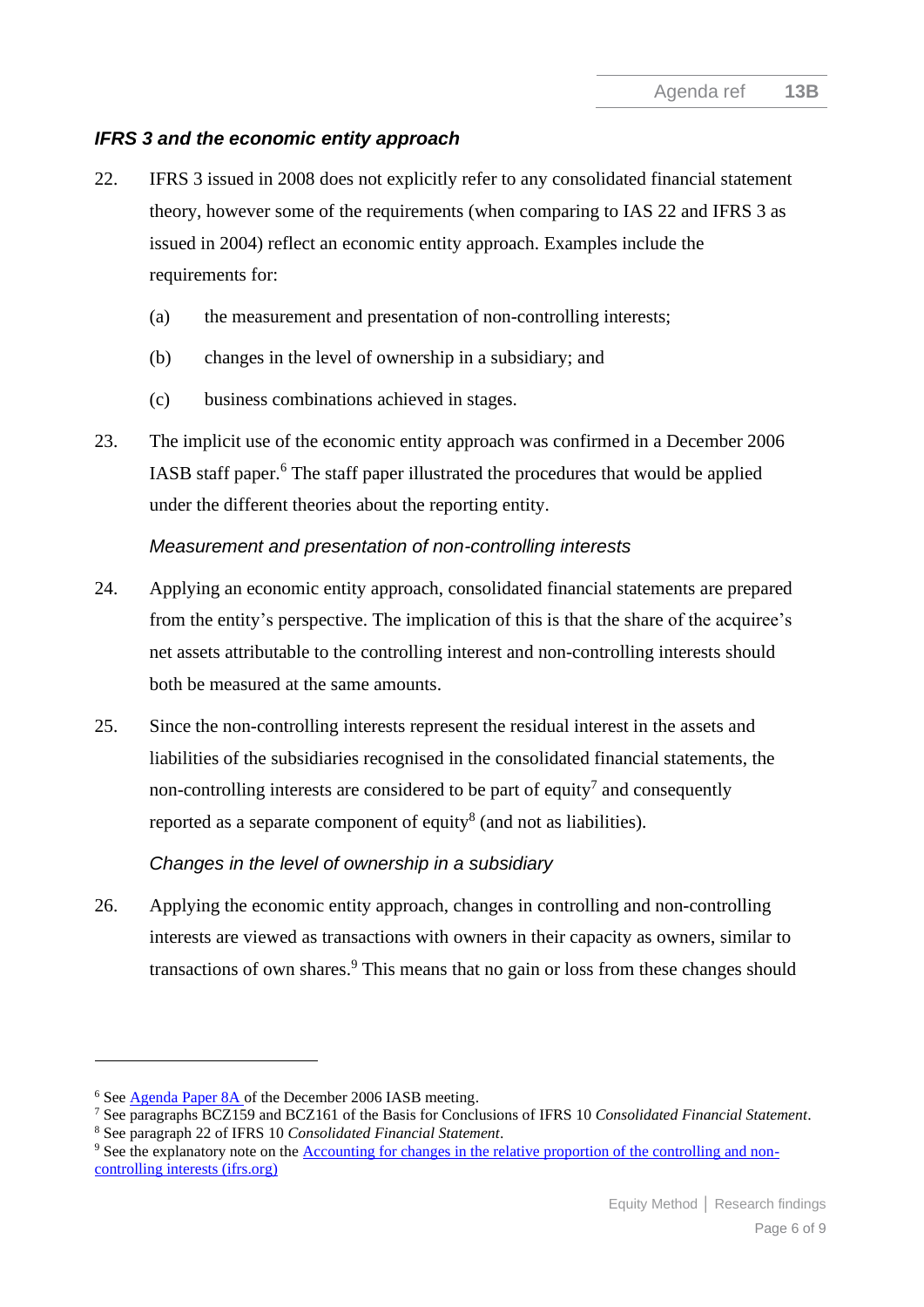be recognised in profit or loss and also that no change in the carrying amount of the subsidiaries assets or liabilities should be recognised as a result of these transactions.

- 27. The IASB reached the conclusion that no gain or loss should be recognised in profit or loss because it believed that this approach was consistent with the previous decision that non-controlling interests are a separate component of equity.<sup>10</sup>
- 28. The IASB also concluded that no change in the carrying amount of the subsidiaries assets or liabilities should be recognised because the wealth-generating ability of the investee's assets is unaffected when the owner purchases (or sells) additional shares from noncontrolling interests. Rather, the owner with controlling interest is merely acquiring more rights (or less rights) to the income from the assets it already controls.  $^{11}$

#### *Business combinations achieved in stages*

- 29. IFRS 3 as issued in 2008 requires an acquirer to remeasure previously held interest in the acquiree at its acquisition-date fair value and recognise the resulting gain or loss in profit or loss or other comprehensive income. Under the economic entity approach, all the subsidiary's assets including goodwill are considered to have been acquired at the time the entity acquires control and are measured at the same acquisition date fair values.
- 30. Paragraph 384 of the Basis for Conclusions of IFRS 3 explains that a change from holding a non-controlling interest in an entity to obtaining control of the entity is a significant change in the nature and economic circumstances surrounding the investment.
- 31. The IASB concluded that as the acquirer ceases accounting for the previously held interest and starts accounting for the acquiree's assets and liabilities the event should be treated as if the investor had disposed of the previously held interest and acquired the controlling interest. As a consequence, the investor should include the acquisition-date fair value of the previously held interest in the measurement of the consideration.
- 32. Further, the IASB noted that the requirement to remeasure previously held interest in an acquiree eliminates cost accumulation in business combinations achieved in

<sup>10</sup> See paragraph BCZ169 of the Basis for Conclusions of IFRS 10 *Consolidated Financial Statement*.

<sup>11</sup>See paragraph BCZ174 of the Basis for Conclusions of IFRS 10 *Consolidated Financial Statement*.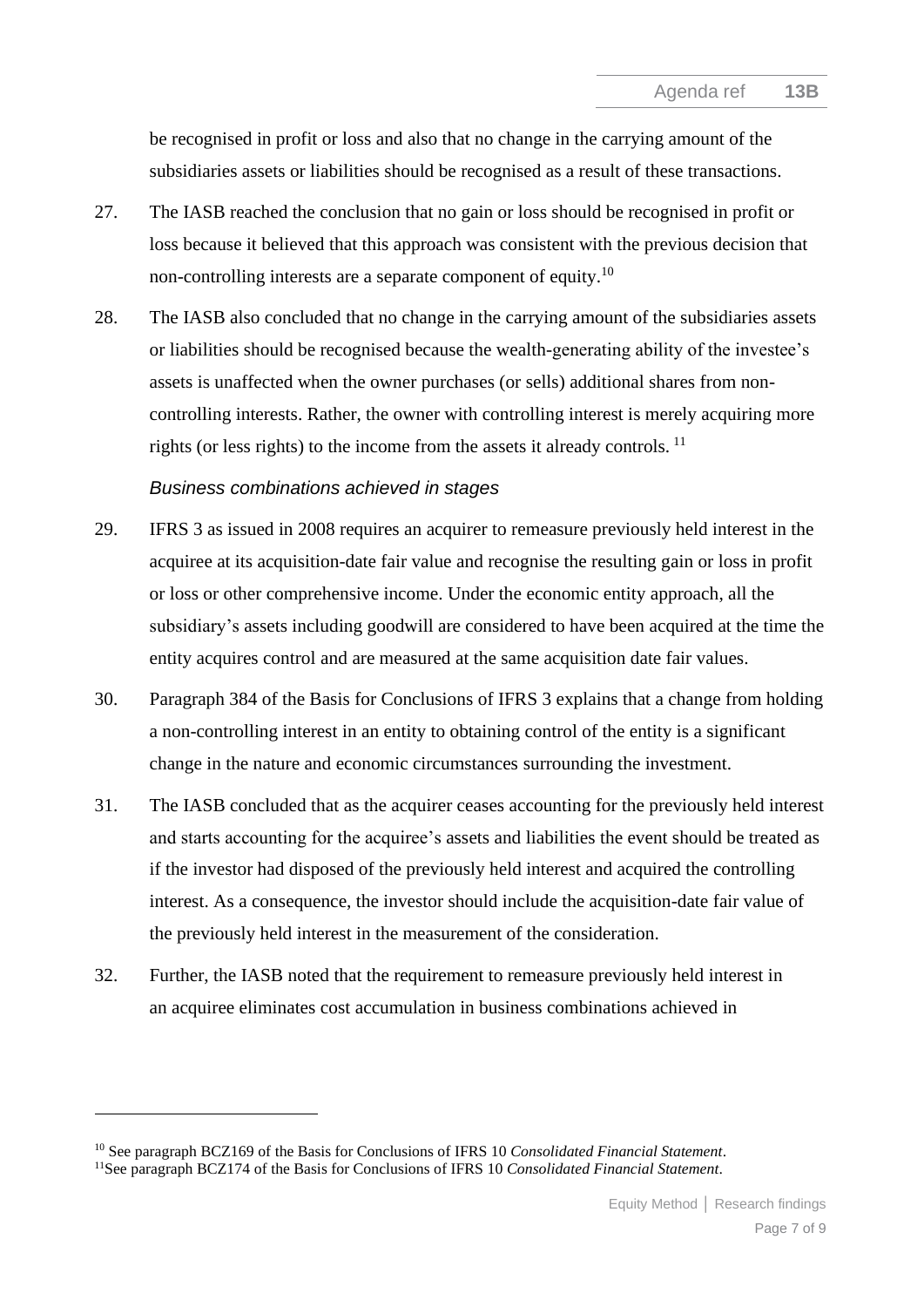stages—which in practice has led to many inconsistencies and deficiencies in financial reporting.<sup>12</sup>

- 33. The revision to IFRS 3 in 2008 to require remeasurement of previously held interest in acquiree at fair value and recognise any resulting gain or loss in profit or  $loss<sup>13</sup>$  meant an acquirer could no longer recognise goodwill at each step of an acquisition, as it previously could in a cost accumulation approach. Rather, the date control is obtained acts as the single measurement date for the purposes of recognising and measuring goodwill.
- <span id="page-7-0"></span>34. The IASB also categorised loss of control as a significant economic event, as explained in paragraph BCZ182 of the Basis for Conclusions of IFRS 10.

# **The Joint Arrangements project**

### *Removing proportionate consolidation*

- <span id="page-7-1"></span>35. In September 2007, the IASB issued Exposure Draft *Joint Arrangements.* The IASB proposed removing the option to account for interests in joint ventures using proportionate consolidation. The IASB explained that when a party to an arrangement has joint control over an entity, using proportional consolidation results in the recognition of assets that the party does not control and liabilities for which the party has no obligation.
- 36. The IASB proposed that when a party to an arrangement has contractual rights to individual assets or contractual obligations for individual liabilities, the party would recognise the assets and liabilities in accordance with the applicable IFRS Accounting Standard.
- 37. Joint venturers were required to measure the interest in a joint venture using the equity method. The IASB explained that the equity method is a method that accounts for the venturer's interest in the net assets of the joint venture, without reconsidering further the equity method or discussing alternative measurement.

<sup>12</sup> See paragraph BC386 of the Basis for Conclusions of IFRS 3 *Business Combinations.*

<sup>13</sup> See paragraph 32 of IFRS 3 *Business Combinations*.